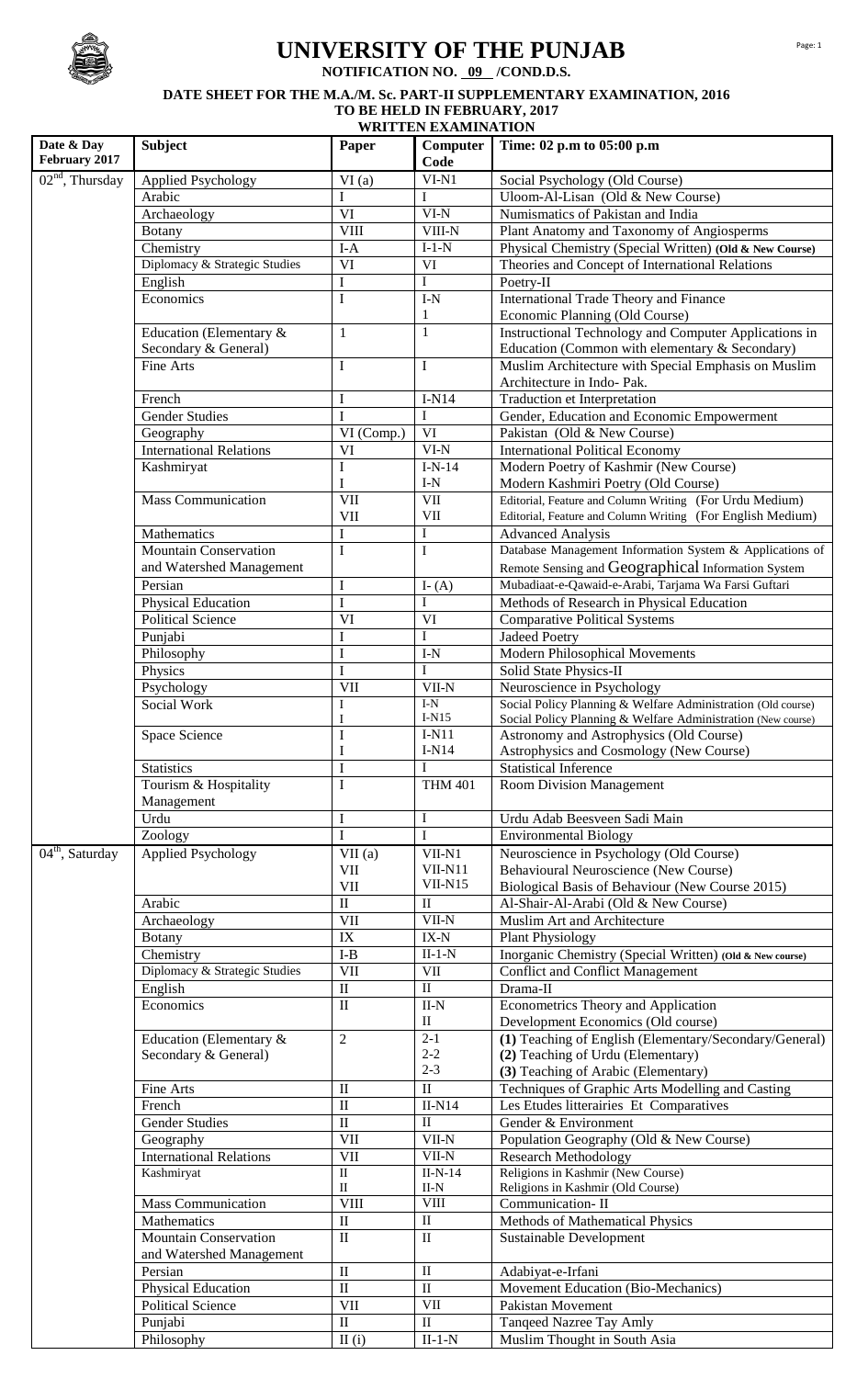|                             |                                |                                   |                                 | Page: 2                                                                                                             |
|-----------------------------|--------------------------------|-----------------------------------|---------------------------------|---------------------------------------------------------------------------------------------------------------------|
| Date & Day<br>February 2017 | <b>Subject</b>                 | Paper                             | Computer<br>Code                | Time: 02 p.m to 05:00 p.m                                                                                           |
| 04 <sup>th</sup> , Saturday | Philosophy                     | $II$ (ii)                         | $II-2-N$                        | Philosophy of Religion                                                                                              |
|                             | Physics                        | $\mathbf{I}$                      | $\mathbf{I}$                    | <b>Statistical Physics</b>                                                                                          |
|                             | Psychology                     | <b>VIII</b>                       | VIII-N                          | <b>Experimental Psychology</b>                                                                                      |
|                             | Social Work                    | $\mathbf{I}$                      | $II-N$                          | Social Research Methods II (Old Course)                                                                             |
|                             |                                | $\mathbf{I}$                      | $II-N15$                        | Social Research Methods II (New Course)                                                                             |
|                             | Space Science                  | $\mathbf{I}$                      | II-N $11$                       | Electromagnetic Waves and Space Plasma (Old Course)                                                                 |
|                             |                                | $\mathbf{I}$                      | <b>II-N 14</b>                  | Electrodynamics and Space Plasma (New Course)                                                                       |
|                             | <b>Statistics</b>              | $\mathbf{I}$                      | $\mathbf{I}$                    | Regression Analysis and Econometrics                                                                                |
|                             | Tourism & Hospitality          | $\mathbf{I}$                      | <b>THM 403</b>                  | Marketing and Advertising                                                                                           |
|                             | Management                     |                                   |                                 |                                                                                                                     |
|                             | Urdu                           | $\mathbf{I}$                      | $\rm II$                        | Tanqeed                                                                                                             |
|                             | Zoology                        | $\mathbf{I}$                      | $\mathbf{I}$                    | Evolution and Principles of Systematic Zoology                                                                      |
| $06th$ , Monday             | <b>Applied Psychology</b>      | VIII(a)                           | VIII-N1                         | Experimental Psychology (Old Course)                                                                                |
|                             |                                | <b>VIII</b>                       | VIII-N1I<br>VIII-N15            | Experimental Psychology (New Course)                                                                                |
|                             |                                | <b>VIII</b>                       |                                 | Experimental Psychology (New Course 2015)                                                                           |
|                             | Arabic                         | $\mathop{\rm III}$<br><b>VIII</b> | Ш<br>VIII-N                     | Tareekh-Al-Adab-Al-Arabi (Old & New Course)                                                                         |
|                             | Archaeology                    | $\mathbf X$                       | $X-N$                           | Pre and Proto History of Pakistan<br><b>Molecular Genetics</b>                                                      |
|                             | <b>Botany</b><br>Chemistry     | $\rm I\text{-}C$                  |                                 |                                                                                                                     |
|                             | Diplomacy & Strategic Studies  | XV                                | $III-1-N$<br>XV                 | Organic Chemistry (Special Written) (Old & New Course)<br>Evolution of International Politics Post Second World War |
|                             |                                | III                               |                                 | Novel-II                                                                                                            |
|                             | English<br>Economics           | III                               | III<br>$\text{III-N}$           |                                                                                                                     |
|                             |                                |                                   | III                             | Development Economics Theory and Policy<br>Economic Analysis (Old Course)                                           |
|                             | Education (Elementary &        | 2 & 3                             | $3 - 2$                         | (2) Teaching of Islamic Studies                                                                                     |
|                             | Secondary & General)           |                                   |                                 | (Elementary/Secondary/General)                                                                                      |
|                             |                                |                                   | $3-4$                           | (3) Teaching of Science (Elementary)                                                                                |
|                             | Fine Arts                      | III                               | $\overline{III}$                | History of Western Painting from 19 <sup>th</sup> to 20 <sup>th</sup> Century                                       |
|                             | French                         | $\overline{\text{III-a}}$         | $III-AN14$                      | Poesie et theatre                                                                                                   |
|                             | <b>Gender Studies</b>          | III                               | $\rm III$                       | Women in Work and Business                                                                                          |
|                             | Geography                      | VIII                              | VIII-N                          | Urban Geography & Planning (Old & New Course)                                                                       |
|                             | History                        | I Group A                         | $I-1N$                          | Ancient India                                                                                                       |
|                             |                                | I Group B                         | $I-2N$                          | Umayyads and Abbasides                                                                                              |
|                             |                                | I Group C                         | $I-3N$                          | Early Modern Europe 1453-1789                                                                                       |
|                             | <b>International Relations</b> | XXI                               | XXI-N                           | Foreign Policy of Major Powers                                                                                      |
|                             |                                | $\mathbf{X}\mathbf{II}$           | $XII-N$                         | Foreign Policy of Pakistan                                                                                          |
|                             | Kashmiryat                     | III                               | $III-N-14$                      | Political History of Kashmir (New Course)                                                                           |
|                             |                                | $\mathop{\rm III}$                | $III-N$                         | Iqbal and Kashmir (Old Course)                                                                                      |
|                             | <b>Mass Communication</b>      | $\overline{\text{IX}}$            | $\overline{IX}$                 | <b>Development Support Communication</b>                                                                            |
|                             | Mathematics                    | III                               | $\rm III$                       | <b>Numerical Analysis</b>                                                                                           |
|                             | <b>Mountain Conservation</b>   | III                               | $\rm III$                       | <b>Environmental Impact Assessment and Research</b>                                                                 |
|                             | and Watershed Management       |                                   |                                 | Methods and Techniques                                                                                              |
|                             | Persian                        | $\mathop{\rm III}$                | $\rm III$                       | Iqbal Shanasse                                                                                                      |
|                             | Physical Education             | $\rm III$                         | $\rm III$                       | <b>Sports Medicine</b>                                                                                              |
|                             | <b>Political Science</b>       | <b>VIII</b>                       | <b>VIII</b>                     | The Muslim World-Dynamics & Issues                                                                                  |
|                             |                                | <b>XXVIII</b>                     | <b>XXVIII</b>                   | <b>Public Policy</b>                                                                                                |
|                             |                                | XX                                | XX                              | Political Systems of India, Bangladesh, Sri lanka and Nepal OR                                                      |
|                             |                                | XXI                               | XXI                             | Political Systems of Iran, Iraq and Egypt OR                                                                        |
|                             |                                | <b>XXIV</b>                       | <b>XXIV</b>                     | Political Systems of France, Germany & Switzerland<br>Political Systems of Sweden, Norway & Denmark                 |
|                             |                                | <b>XXIII</b>                      | <b>XXIII</b>                    |                                                                                                                     |
|                             | Punjabi                        | $\mathop{\rm III}$<br>III(i)      | III<br>$III-1-N$                | <b>Study Seerat National Poetry</b><br><b>Modern Metaphysics</b>                                                    |
|                             | Philosophy                     | $III$ $(ii)$                      | $III-2-N$                       | Philosophy of Mind                                                                                                  |
|                             |                                | III (iii)                         | $III-3-N$                       | Philosophy of Education                                                                                             |
|                             | Physics                        | VI                                | VI                              | <b>Nuclear Physics</b>                                                                                              |
|                             | Psychology                     | $IX-a$                            | $\mathbf{IX}\text{-}\mathbf{N}$ | <b>Clinical Psychology</b>                                                                                          |
|                             |                                | $\mathbf X$                       | $X-N$                           | <b>Counseling Psychology</b>                                                                                        |
|                             | Social Work                    | $\overline{III}$                  | $III-N$                         | Population Planning. (Old Course)                                                                                   |
|                             |                                | $\rm III$                         | $III-N15$                       | Social Statistics & Computer Applications (New Course)                                                              |
|                             | Space Science                  | $\overline{\rm III}$              | $III-N11$                       | Telecommunication and Satellite Communication (Old course)                                                          |
|                             |                                | $\rm III$                         | $III-N14$                       | Telecommunication and Satellite Communication (New course)                                                          |
|                             | <b>Statistics</b>              | III $(Part-A)$                    | $\mathbf{III}$                  | Data Processing and Computer Programming                                                                            |
|                             | Tourism & Hospitality          | $\mathbf{III}$                    | <b>THM 405</b>                  | Research Method and Techniques                                                                                      |
|                             | Management                     |                                   |                                 |                                                                                                                     |
|                             | Urdu                           | $\rm III$                         | $\rm III$                       | Iqbal Ka Khususi Mutalaa                                                                                            |
|                             | Zoology                        | III                               | III                             | Zoogeography & Principles of Paleontology                                                                           |
| $07th$ , Tuesday            | <b>Applied Psychology</b>      | IX $(a)$ $(i)$                    | IXA-N1                          | Counseling Psychology (Old Course)                                                                                  |
|                             |                                | IX(a)                             | IXA-N1I                         | Counseling Psychology (New Course)                                                                                  |
|                             |                                | $IX$ (b) ii                       | IXB-N1                          | Clinical Psychology (Old Course)                                                                                    |
|                             |                                | IX(b)                             | IXB- $N1I$                      | Clinical Psychology (New Course)                                                                                    |
|                             |                                | IX $(c)$ $(iii)$                  | IXC-N1<br>IXC-N11               | Developmental/Child Psychology (Old Course)                                                                         |
|                             |                                | IX(c)                             | IXD-N11                         | Developmental Psychology (New Course)                                                                               |
|                             |                                | IX(d)                             | $IX-N15$                        | Organizational Psychology (New Course)                                                                              |
|                             |                                | IX                                |                                 | Social Psychology (New Course 2015)                                                                                 |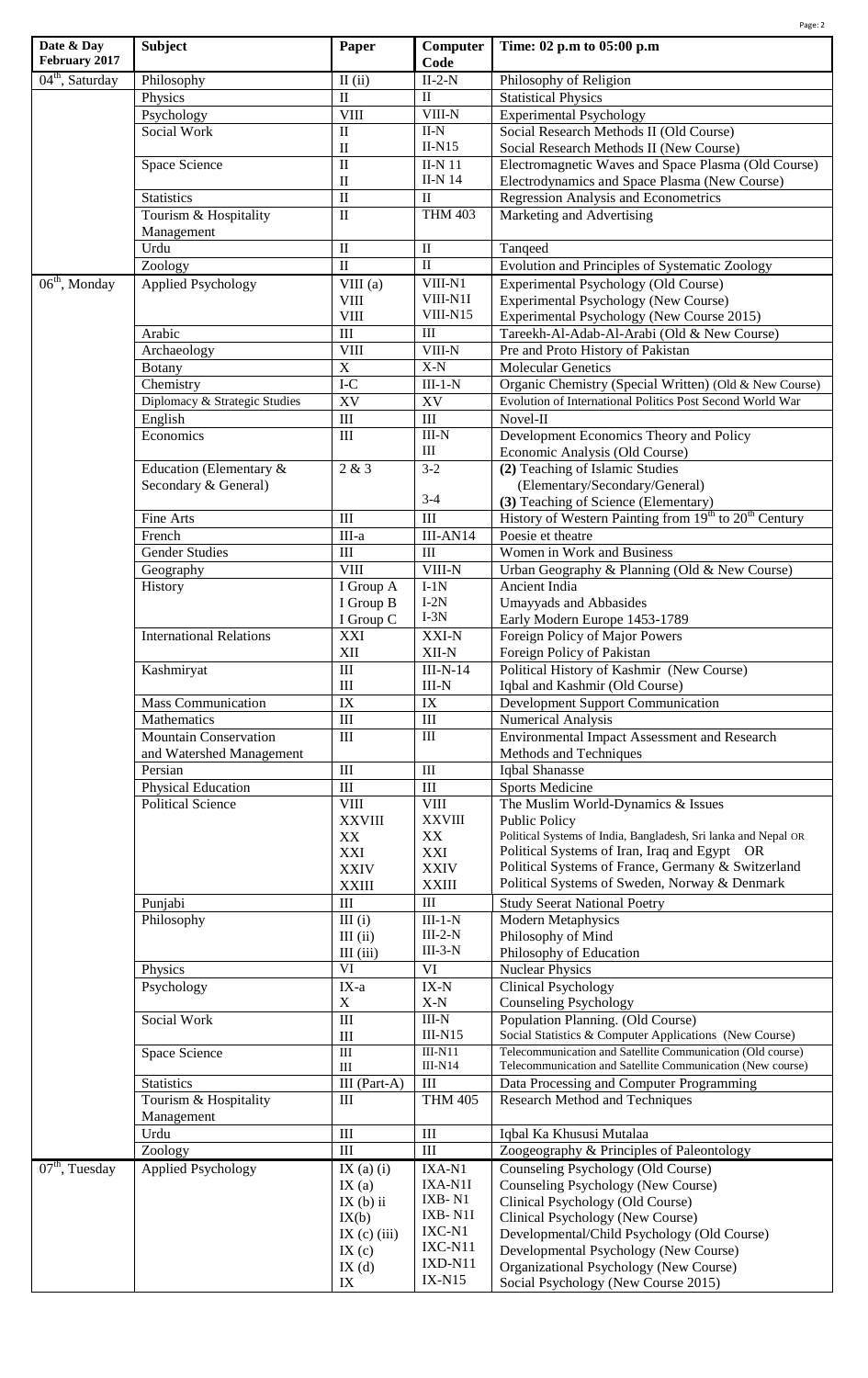| Date & Day                        | <b>Subject</b>                                                             | Paper                   | Computer                       | Page: 3<br>Time: 02 p.m to 05:00 p.m                                                                                                                             |  |  |
|-----------------------------------|----------------------------------------------------------------------------|-------------------------|--------------------------------|------------------------------------------------------------------------------------------------------------------------------------------------------------------|--|--|
| February 2017<br>$07th$ , Tuesday | Arabic                                                                     | <b>IVA</b>              | Code<br>$IV-1-N$               | Manhaj-Al-Bahas Wa-Al-Tahqeeq                                                                                                                                    |  |  |
|                                   |                                                                            | <b>IVB</b>              | $IV-2-N$                       | Old $\&$<br>New<br>Course<br>Al-Lisaniat (Ilm-ul-Lughah)                                                                                                         |  |  |
|                                   |                                                                            | IV C                    | $IV-3-N$                       | Tarjamat-Al-Nusoos Bil Lughatain                                                                                                                                 |  |  |
|                                   |                                                                            | <b>IVD</b>              | $IV-4-N$                       | Al. Saqafah-Al-Arabiah                                                                                                                                           |  |  |
|                                   |                                                                            | <b>IVE</b>              | $IV-5-N$                       | Tareekh-Al-Islam                                                                                                                                                 |  |  |
|                                   |                                                                            | IV F                    | $IV-6-N$                       | Al-Adab-All-Arabi Fil Andalus<br>Only New                                                                                                                        |  |  |
|                                   | Archaeology                                                                | IX                      | $IX-N$                         | Museum Study and Conservation of Museum Objects                                                                                                                  |  |  |
|                                   | <b>Botany</b>                                                              | XI                      | $XI-N$                         | <b>Environmental Biology</b>                                                                                                                                     |  |  |
|                                   | Chemistry                                                                  | $I-D$                   | $IV-1-N$                       | Bio-Chemistry (Special Written) (Old & New Course)                                                                                                               |  |  |
|                                   | Diplomacy & Strategic Studies                                              | $\mathbf X$             | $\mathbf X$                    | An Introduction to International Law                                                                                                                             |  |  |
|                                   | English                                                                    | IV                      | IV                             | Literary Criticism                                                                                                                                               |  |  |
|                                   | Economics                                                                  | IV                      | $IV-N$                         | <b>Research Methodology</b>                                                                                                                                      |  |  |
|                                   | Education (Elementary &                                                    |                         |                                | <b>Group C</b> (Area of Specializaation)                                                                                                                         |  |  |
|                                   | Secondary & General)                                                       | 6 & 7                   | $G-C-2$                        | (2) Curriculum Change (Elementary/Secondary/General)<br><b>Group B</b> (Area of specialization)                                                                  |  |  |
|                                   |                                                                            | 6 & 7                   | $G-B-3$                        | (3) Psychology of exceptional children (Elementary)<br><b>Group A</b> (Area of Specialization)<br>(4) Human Resource Management<br>Elementary/Secondary/General) |  |  |
|                                   |                                                                            | 6 & 7                   | $G-A-4-N$                      |                                                                                                                                                                  |  |  |
|                                   | French                                                                     | $III-b$                 | $III-BN14$                     | Roman et critique                                                                                                                                                |  |  |
|                                   | <b>Gender Studies</b>                                                      | IV                      | ${\rm IV}$                     | Violence against Women & Counseling of Women in distress                                                                                                         |  |  |
|                                   | Geography                                                                  | IX                      | <b>XIII</b>                    | Cultural Geography (Old & New Course)                                                                                                                            |  |  |
|                                   | <b>International Relations</b>                                             | $\overline{\text{IX}}$  | $\overline{IX}$ - $N$          | <b>Conflict Management and Resolution</b>                                                                                                                        |  |  |
|                                   | Kashmiryat                                                                 | <b>IV</b>               | $IV-N-14$                      | Regional Languages of Kashmir/ Iqbal & Kashmir (A+B)(New Course)                                                                                                 |  |  |
|                                   |                                                                            | IV                      | $IV-N$                         | Kashmiri Text (Old Course)                                                                                                                                       |  |  |
|                                   | <b>Mass Communication</b>                                                  | $\overline{\mathbf{X}}$ | $\overline{X}$                 | <b>Public Relations</b>                                                                                                                                          |  |  |
|                                   | Mathematics                                                                | $IV-VI$ (opt.ix)        | $IV-9$                         | <b>Electromagnetic Theory</b>                                                                                                                                    |  |  |
|                                   |                                                                            | IV-VI(opt. $x)$ IV-10   |                                | <b>Operations Research</b>                                                                                                                                       |  |  |
|                                   | Persian                                                                    | IV                      | IV                             | Tarikh-e-Adbiyat-e-Farsi                                                                                                                                         |  |  |
|                                   | Physical Education                                                         | IV                      | IV                             | Psychology of Sports                                                                                                                                             |  |  |
|                                   | Punjabi                                                                    | <b>IV</b>               | IV                             | Translation from Arabic, Persian to Punjabi                                                                                                                      |  |  |
|                                   | Philosophy                                                                 | IV $(i)$                | $IV-1-N$                       | Philosophy of Law                                                                                                                                                |  |  |
|                                   |                                                                            | IV $(ii)$               | $IV-2-N$                       | Philosophy of Art                                                                                                                                                |  |  |
|                                   |                                                                            | IV $(iii)$              | $IV-3-N$                       | <b>Indian Philosophy</b>                                                                                                                                         |  |  |
|                                   | Physics                                                                    | ${\rm IV}$              | ${\rm IV}$                     | <b>Computational Physics</b>                                                                                                                                     |  |  |
|                                   | Psychology                                                                 | XII                     | $\overline{XII}$ -N            | Organizational Psychology                                                                                                                                        |  |  |
|                                   | <b>Political Science</b>                                                   | X                       | $\mathbf{X}$                   | Foreign Policies of Major Powers U.S.A, Soviet<br>Union/Russia, China and Britain                                                                                |  |  |
|                                   |                                                                            | <b>XVIII</b>            | <b>XVIII</b>                   | Modern Political Thought-Muslim                                                                                                                                  |  |  |
|                                   | Social Work                                                                | IV                      | $IV-N$                         | Social Legislation (Old Course)                                                                                                                                  |  |  |
|                                   |                                                                            | IV                      | <b>IV-N15</b>                  | Social Legislation (New Course)                                                                                                                                  |  |  |
|                                   | Space Science                                                              | IV<br>IV                | <b>IV-N11</b><br><b>IV-N14</b> | Space Systems and their Applications (Old Course)<br>Space Systems and their Applications (New Course)                                                           |  |  |
|                                   | <b>Statistics</b><br>VI(i)<br>$VI-1$<br><b>Statistical Quality Control</b> |                         |                                |                                                                                                                                                                  |  |  |
|                                   |                                                                            | VI(i)                   | $VI-2$                         | Population and Demographic Methods                                                                                                                               |  |  |
|                                   |                                                                            | VI (iii)                | $VI-3$                         | <b>Operations Research</b>                                                                                                                                       |  |  |
|                                   |                                                                            | $VI$ (iv)               | $VI-4$                         | Part-A-Survey and Research Methods                                                                                                                               |  |  |
|                                   | Tourism & Hospitality<br>Management                                        | IV                      | <b>THM 408</b>                 | Eco Tourism                                                                                                                                                      |  |  |
|                                   | Urdu                                                                       | IV                      | IV                             | Lissaniyat                                                                                                                                                       |  |  |
|                                   | Zoology                                                                    | IV- $6A$                | <b>IV-VIA</b>                  | Fisheries 'A'                                                                                                                                                    |  |  |
| $08th$ , Wednesday                | <b>Applied Psychology</b>                                                  | $X-(a)$                 | $XA-N15$                       | Counseling Psychology (New Course 2015)                                                                                                                          |  |  |
|                                   |                                                                            | $X-(b)$                 | $XB-N-15$                      | Clinical Psychology (New Course 2015)                                                                                                                            |  |  |
|                                   |                                                                            | $X-(C)$                 | $XC-N-15$                      | Developmental Psychology (New Course 2015)                                                                                                                       |  |  |
|                                   |                                                                            | X(d)                    | $XD-N15$                       | Organizational Psychology (New Course 2015)                                                                                                                      |  |  |
|                                   |                                                                            | X(e)                    | $XE-N15$                       | Educational Psychology (New Course 2015)                                                                                                                         |  |  |
|                                   |                                                                            | X(i)                    | <b>XI N11</b>                  | Peace Psychology (New Course)                                                                                                                                    |  |  |
|                                   |                                                                            | XII(g)                  | XIIG-N15                       | Peace Psychology (New Course 2015)                                                                                                                               |  |  |
|                                   | Arabic                                                                     | V(B)                    | $V-2-N$                        | Arabic Language and Computer<br>Old $&$                                                                                                                          |  |  |
|                                   |                                                                            | V(C)                    | $V-3-N$<br>$V-4-N$             | Al-Adab-Al-Muqaran (Arabic, Urdu)<br>New<br>Al-Adab-Al-Arabi Fi Shibh-Al-Qarah                                                                                   |  |  |
|                                   |                                                                            | V(D)<br>V(E)            | $V-5-N$                        | Course<br>Al-Adab-Al-Islami                                                                                                                                      |  |  |
|                                   | Archaeology                                                                | $\mathbf X$             | $X-N$                          | Cultural Tourism and Heritage of Pakistan                                                                                                                        |  |  |
|                                   | Botany                                                                     | Opt. (i)                | $XIII-1-N$                     | Plant tissue culture and its agricultural applications                                                                                                           |  |  |
|                                   | Chemistry                                                                  | $I-E$                   | $V-1-N$                        | Analytical Chemistry (Special Written) (Old & New course)                                                                                                        |  |  |
|                                   | Diplomacy & Strategic Studies                                              | XI                      | XI                             | International & Regional Organization                                                                                                                            |  |  |
|                                   | English                                                                    | $\overline{\mathbf{V}}$ | $\overline{\mathbf{V}}$        | <b>Short Stories</b>                                                                                                                                             |  |  |
|                                   | Economics                                                                  | V(i)                    | $V-1-N$                        | <b>Advanced Mathematical Economics</b>                                                                                                                           |  |  |
|                                   |                                                                            | V(i)                    | $V-2-N$                        | Applied Economics and Computer Application                                                                                                                       |  |  |
|                                   |                                                                            | $V$ (iii)               | $V-3-N$                        | <b>Operations Research</b>                                                                                                                                       |  |  |
|                                   | Education (Elementary &<br>Secondary & General)                            | 6 & 7                   | $G-C-1$                        | <b>Group C</b> (Area of Specialization)<br>(1) Patterns of Curriculum (Elementary/Secondary/General)                                                             |  |  |
|                                   |                                                                            | 6 & 7                   | $G-B-1$                        | <b>Group B</b> (Area of Specialization)<br>(1) Human Development (Elementary/Secondary/General)<br><b>Group A</b> (Area of Specialization)                       |  |  |
|                                   | 6 & 7<br>$G-A-1$                                                           |                         |                                | (1) Educational Law (Elementary/Secondary/General)                                                                                                               |  |  |
|                                   | French                                                                     | <b>IV</b>               | $IV-N14$                       | Didactique du F.L.E                                                                                                                                              |  |  |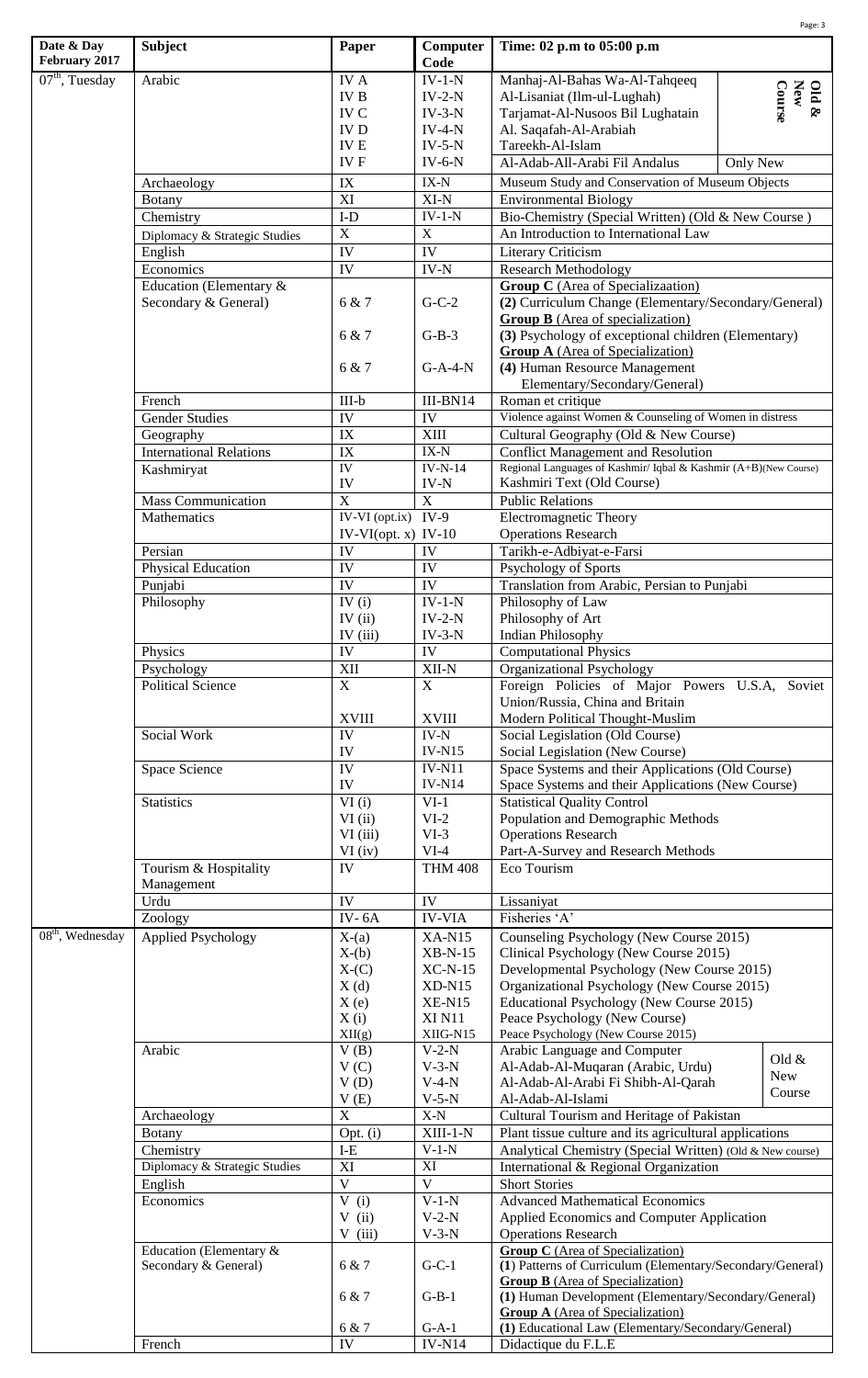| Date & Day                      |                                          |                                          |                                  |                                                                                                   | Page: 4              |  |
|---------------------------------|------------------------------------------|------------------------------------------|----------------------------------|---------------------------------------------------------------------------------------------------|----------------------|--|
| February 2017                   | <b>Subject</b>                           | Paper                                    | Computer<br>Code                 | Time: 02 p.m to 05:00 p.m                                                                         |                      |  |
| $08th$ , Wednesday              | <b>Gender Studies</b>                    | $\mathbf{V}$                             | $\mathbf V$                      | <b>Research Methods II</b>                                                                        |                      |  |
|                                 | Geography                                | XV                                       | XV                               | Environmental Geography (Old Course)                                                              |                      |  |
|                                 | History                                  | II Group A                               | $II-1N$                          | Muslim Rule in India 712-1526                                                                     |                      |  |
|                                 |                                          | II Group B<br>II Group C                 | $II-2N$<br>$II-3N$               | Muslim Rule in Spain<br>Modern Europe 1789-1919                                                   |                      |  |
|                                 | <b>International Relations</b>           | XI                                       | $XI-N$                           | Diplomacy (Theory & Practice of Diplomacy)                                                        |                      |  |
|                                 | Islamic Studies                          | I                                        | $\mathbf{I}$                     | Al Fiqah (Old Course)                                                                             |                      |  |
|                                 |                                          | $\bf{I}$                                 | $I-N$                            | Al Fiqah and Illum ul Fiqah (Old Course 2014)                                                     |                      |  |
|                                 |                                          | $\bf I$                                  | $I-N15$                          | Al Fiqah wa uloom al Fiqah (New Course)                                                           |                      |  |
|                                 | Kashmiryat                               | $\overline{V}$                           | $V-N-14$                         | Kashmiri Essay (New Course)                                                                       |                      |  |
|                                 | <b>Mass Communication</b>                | $\mathbf V$<br>$\overline{XI}$           | $\ensuremath{\text{V-N}}$<br>XI  | Essays on Kashmir (Old Course)<br>Electronic Journalism                                           |                      |  |
|                                 | Mathematics                              | IV-VI(opt.ii) IV-2-(A)                   |                                  | <b>Computer Applications</b>                                                                      |                      |  |
|                                 |                                          | $(IV-VI)(opt(iv)$                        | $IV-4$                           | Rings & Modules                                                                                   |                      |  |
|                                 | Persian                                  | $V$ (opt. i)                             | $V-1$                            | Zaban Shanasi, Maanee Wa Biyan, Marja Shanasi Wa                                                  |                      |  |
|                                 |                                          |                                          |                                  | Rawash-e-Tahqeeq                                                                                  |                      |  |
|                                 |                                          | $V$ (opt. ii)                            | $V-2$                            | Iran Shanasi                                                                                      |                      |  |
|                                 | Physical Education                       | V(opt. iii)<br>$\mathbf{V}$              | $V-3$<br>$\overline{\mathbf{V}}$ | Adbiyat-e-Deeni<br>Measurement and Evaluation in Physical Education                               |                      |  |
|                                 | <b>Political Science</b>                 | XI                                       | XI                               | <b>International Law</b>                                                                          |                      |  |
|                                 | Punjabi                                  | $\mathbf V$                              | $\overline{\mathbf{V}}$          | Lisaniyat                                                                                         |                      |  |
|                                 | Philosophy                               | $\overline{\mathbf{V}}$                  | $V-1-N$                          | Essay                                                                                             |                      |  |
|                                 | Physics                                  | III                                      | III                              | Relativity & Cosmology                                                                            |                      |  |
|                                 | Psychology                               | <b>XIII</b>                              | XIII-N                           | Human Resource Management                                                                         |                      |  |
|                                 | Social Work                              | $\mathbf{V}$                             | $V-N$                            | NGO Management & Leadership (Old Course)                                                          |                      |  |
|                                 | Space Science                            | $\mathbf V$<br>$\overline{V}$            | $V-N15$<br>$V-N11$               | NGO Management & Leadership (New Course)<br>Geographic Information System (Old Course)            |                      |  |
|                                 |                                          | VI                                       | $VI-N14$                         | Geographic Information System (New Course)                                                        |                      |  |
|                                 |                                          | <b>VIII</b>                              | VIII-N14                         | Weather Forecasting (New Course)                                                                  |                      |  |
|                                 |                                          | $\mathbf X$                              | X-N14                            | <b>Stellar Astrophysics (New Course)</b>                                                          |                      |  |
|                                 | <b>Statistics</b>                        | $\overline{\text{VII}}$ (i)              | $\overline{\text{VII}}$ -1       | <b>Time Series Analysis</b>                                                                       |                      |  |
|                                 |                                          | $VII$ (ii)                               | $VII-2$                          | Multivariate Analysis                                                                             |                      |  |
|                                 | Tourism & Hospitality<br>Management      | $\mathbf{V}$                             | <b>THM 409</b>                   | <b>Event Management</b>                                                                           |                      |  |
|                                 | Urdu                                     | $\mathbf{V}$                             | $\mathbf{V}$                     | Hali-o-Akber Ki Shaeree Ka Khususi Mutalaa                                                        |                      |  |
|                                 | Zoology                                  | $IV-4$                                   | $IV-IA$                          | Entomology 'A'                                                                                    |                      |  |
| $\overline{09^{th}}$ , Thursday | <b>Applied Psychology</b>                | X(a)                                     | $XA-N11$                         | Health Psychology (New Course)                                                                    |                      |  |
|                                 |                                          | $X-b$ (i)                                | $XB-1N1$<br>XIIA-N15             | Health Psychology (Old Course)<br>Health Psychology (New Course 2015)                             |                      |  |
|                                 | <b>Botany</b>                            | XII(a)<br>Opt. (v)                       | XIII-5-N                         | <b>Environmental Bacteriology</b>                                                                 |                      |  |
|                                 | Chemistry                                | $I-F$                                    | $VI-1-N$                         | Applied Chemistry (Special Written) (Old & New Course)                                            |                      |  |
|                                 | Diplomacy & Strategic Studies            | XIV                                      | XIV                              | Terrorism & Counter Terrorism                                                                     |                      |  |
|                                 | English                                  | VI                                       | VI                               | Linguistics                                                                                       |                      |  |
|                                 | Economics                                | VI(i)                                    | $VI-1-N$                         | Monetary Theory and Policy                                                                        |                      |  |
|                                 |                                          | VI(i)<br>VI (iii)                        | $VI-2-N$<br>$VI-3-N$             | <b>Public Sector Economics</b><br><b>Investment and Project Appraisal</b>                         |                      |  |
|                                 |                                          | $VI$ (iv)                                | $VI-4-N$                         | <b>Managerial Economics</b>                                                                       |                      |  |
|                                 | Education (Elementary &                  | 6 & 7                                    |                                  | <b>Group A</b> (Area of Specialization)                                                           |                      |  |
|                                 | Secondary & General)                     |                                          | $G-A-5$                          | (5) Comparative Educational Administration                                                        |                      |  |
|                                 |                                          |                                          |                                  | (Elementary/Secondary/General)                                                                    |                      |  |
|                                 |                                          |                                          |                                  | <b>Group B</b> (Area of Specialization)<br>(4) Theories and Applications of Psychological Testing |                      |  |
|                                 |                                          |                                          | $G-B-4$                          | (Secondary)                                                                                       |                      |  |
|                                 | Geography                                | <b>XVI</b>                               | XVI-N                            | Pleistocene Geomorphology With Special                                                            | Old $&$              |  |
|                                 |                                          |                                          |                                  | Reference to Pakistan                                                                             | <b>New</b><br>Course |  |
|                                 |                                          | <b>XXII</b>                              | XXII-N                           | Tourism Geography                                                                                 |                      |  |
|                                 | History                                  | <b>III</b> Group-A<br><b>III</b> Group-B | $III-1N$<br>$III-2N$             | The Great Mughals 1526-1707<br>The Ottoman Empire 1288-1924                                       |                      |  |
|                                 |                                          | III Group-C                              | $III-3N$                         | History of England 1688-1919                                                                      |                      |  |
|                                 | <b>International Relations</b>           | XVI                                      | XVI-N                            | <b>Nuclear Proliferation</b>                                                                      |                      |  |
|                                 | <b>Islamic Studies</b>                   | $\mathbf{I}$                             | $\overline{II}$ -A               | Dawah Tul Irshad (Old Course)                                                                     |                      |  |
|                                 |                                          | $\mathbf{I}$                             | $II-N15$                         | Dawah Tul Irshad (New Course)                                                                     |                      |  |
|                                 |                                          | V(i)                                     | $V-2-N$<br>$XII-1$               | Dawah tul Irshad (Old Course 2014)                                                                |                      |  |
|                                 | <b>Mass Communication</b><br>Mathematics | XII<br>(opt.i)<br>$IV-VI$ (opt. v)       | $IV-5$                           | <b>News Paper Management</b><br>Number Theory                                                     |                      |  |
|                                 | Physics                                  | $\mathbf{V}$                             | $\overline{\mathbf{V}}$          | <b>Classical Electrodynamics</b>                                                                  |                      |  |
|                                 | Physical Education                       | VI                                       | $\overline{\text{VI}}$           | Leadership in Sports                                                                              |                      |  |
|                                 | <b>Political Science</b>                 | XII                                      | XII                              | <b>International Organization</b>                                                                 |                      |  |
|                                 | Psychology                               | XI                                       | XI                               | Industrial and Organizational Psychology                                                          |                      |  |
|                                 | Punjabi                                  | <b>VI</b>                                | VI                               | Essay                                                                                             |                      |  |
|                                 | Space Science                            | IX<br>XI                                 | $IX-N14$<br>$XI-N14$             | Climate Change (New Course)<br>Galactic Astrophysics (New Course)                                 |                      |  |
|                                 | Social Work                              | VI                                       | $VI-N$                           | Human Rights (Old Course)                                                                         |                      |  |
|                                 |                                          | VI                                       | $VI-N15$                         | Medical & Psychiatric Social Work (New Course)                                                    |                      |  |
|                                 | Tourism & Hospitality                    | VI                                       | <b>THM 411</b>                   | <b>Hotel Management Accounting</b>                                                                |                      |  |
|                                 | Management                               | VI                                       | VI                               | Almi Classic, Taarufi Mutalaa                                                                     |                      |  |
|                                 | Urdu                                     |                                          |                                  |                                                                                                   |                      |  |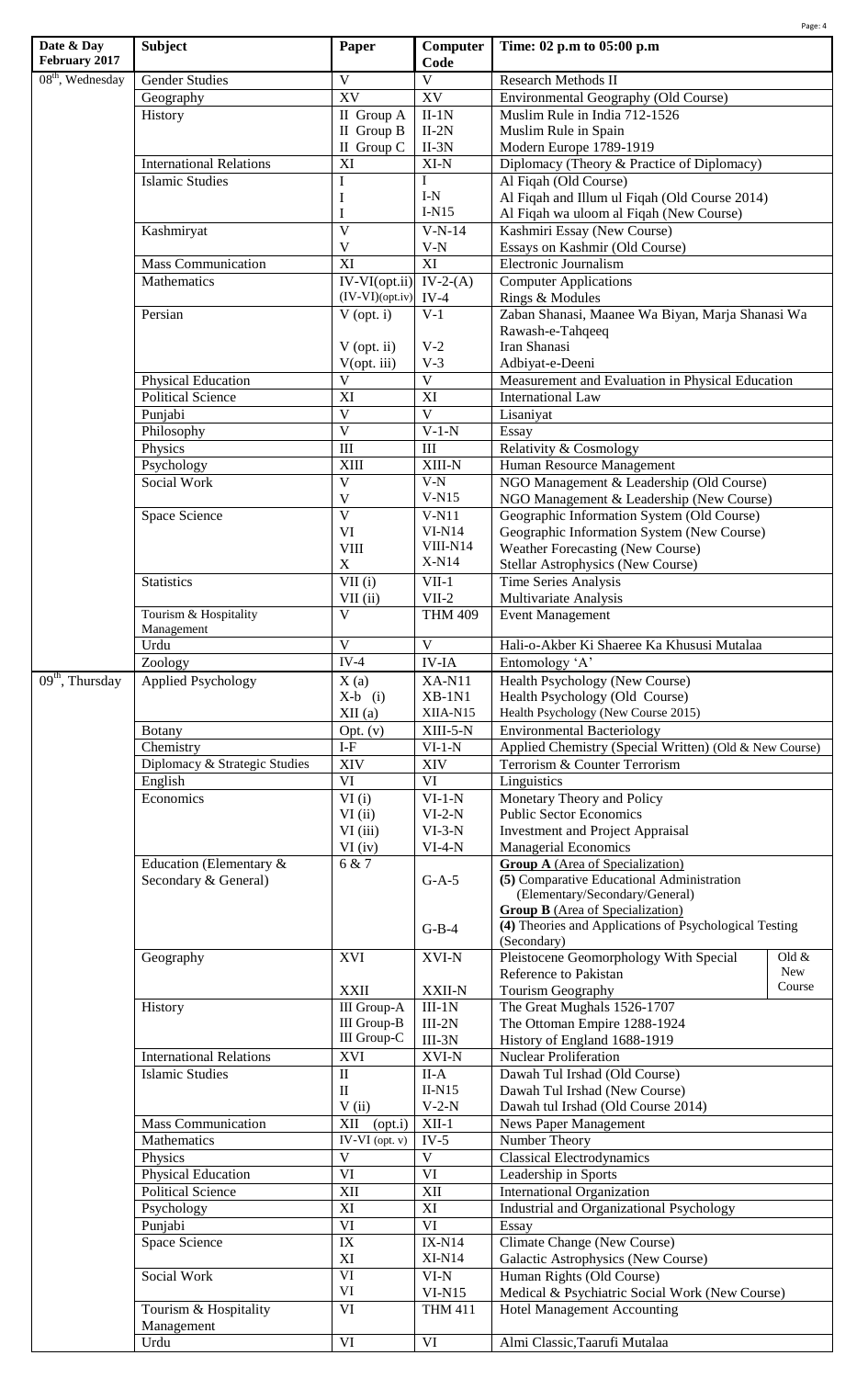|                                        |                                |                         |                  |                                                          | Page: 5   |  |
|----------------------------------------|--------------------------------|-------------------------|------------------|----------------------------------------------------------|-----------|--|
| Date & Day<br>February 2017            | <b>Subject</b>                 | Paper                   | Computer<br>Code | Time: 02 p.m to 05:00 p.m                                |           |  |
| $09th$ , Thursday                      | Zoology                        | $V-1$                   | $V-I$            | <b>Integrated Pest Management</b>                        |           |  |
|                                        |                                | $V-2$                   | $V-II$           | Medical & Veterinary Entomology                          |           |  |
|                                        |                                | $V-3$                   | $V-III$          | <b>Insect Classification Pests of Agriculture</b>        |           |  |
|                                        |                                | $V-7$                   | V-VII            | Molecular and Clinical Endocrinology                     |           |  |
|                                        |                                | $V-16$                  | V-XVI            | <b>Applied Fisheries</b>                                 |           |  |
|                                        |                                | $V-17$                  | V-XVII           | Fish Disease & Health Management                         |           |  |
|                                        |                                | $V-18$                  | V-XVIII          | <b>Fundamentals of Microbiology</b>                      |           |  |
|                                        |                                | $V-20$                  | $V-XX$           | Mammalogy                                                |           |  |
|                                        |                                | $V-21$                  | <b>V-XXIA</b>    | Immunology                                               |           |  |
|                                        |                                | $V-22$                  | V-XXII           | Vector Biology                                           |           |  |
|                                        |                                | $V-26$                  | <b>V-XXVI</b>    | Human Embryology & Teratology                            |           |  |
|                                        |                                | $V-27$                  | V-XXVII          | <b>Cancer Biology</b>                                    |           |  |
|                                        |                                | $V-29$                  | <b>V-XXIX</b>    | Molecular Biology                                        |           |  |
|                                        |                                | $V-28$                  | V-XXVIII         | <b>General Parasitology</b>                              |           |  |
|                                        |                                | $V-30$                  | V-XXX            | Virology & Viruses                                       |           |  |
|                                        |                                | $V-39$                  | V-XXXIX          | Apiculture                                               |           |  |
|                                        |                                | $V-42$                  | V-XXXXII         | Ecological Modeling and Natural Photography              |           |  |
|                                        |                                |                         | $V-17$           | Biological & Chemical Control of Insects                 |           |  |
| $\overline{11}^{\text{th}}$ , Saturday | <b>Applied Psychology</b>      | X(h)                    | <b>XH-N11</b>    | Child Psychology (New Course)                            |           |  |
|                                        |                                | XII(f)                  | XIIF-N15         | Child Psychology (New Course 2015)                       |           |  |
|                                        | <b>Botany</b>                  | Opt. (ii)               | $XIII-2-N$       | Plant Biotechnology                                      |           |  |
|                                        |                                | Opt. (iii)              | XIII-3-N         | Gene Manipulation                                        |           |  |
|                                        | Chemistry                      | $II - A$                | $I-2-N$          | Physical Chemistry                                       |           |  |
|                                        |                                | $II - B$                | $II-2-N$         | Inorganic Chemistry                                      |           |  |
|                                        |                                | $\rm II\text{-}C$       | $III-2-N$        | Organic Chemistry                                        | Old & New |  |
|                                        |                                | $II - D$                | $IV-2-N$         | Biochemistry                                             | Course    |  |
|                                        |                                | $II - E$                | $V-2-N$          | <b>Analytical Chemistry</b>                              |           |  |
|                                        |                                | $\rm II\text{-}F$       | $VI-2-N$         | <b>Applied Chemistry</b>                                 |           |  |
|                                        | Diplomacy & Strategic Studies  | <b>XIX</b>              | <b>XIX</b>       | <b>Nuclear Proliferation</b>                             |           |  |
|                                        | Economics                      | $\overline{VII}$ (i)    | $VII-1-N$        | History of Economic Thought                              |           |  |
|                                        |                                | VII (ii)                | $VII-2-N$        | <b>Comparative Economic Systems</b>                      |           |  |
|                                        |                                | VII (iii)               | $VII-3-N$        | <b>Environmental Economics</b>                           |           |  |
|                                        |                                | $VII$ (iv)              | $VII-4-N$        | <b>Agricultural Economics</b>                            |           |  |
|                                        |                                | $VII-2$                 | $VII-2$          | Agricultural Economics (Old Course)                      |           |  |
|                                        |                                | VII(v)                  | $VII-5-N$        | Political Economy and Global Order                       |           |  |
|                                        | English                        | VII                     | <b>VII</b>       | Literature in English Around the World                   |           |  |
|                                        | Geography                      | <b>XXIV</b>             | XXIV-4N          | South Asia                                               |           |  |
|                                        |                                | <b>XXIV</b>             | XXIV-8N          | North America<br>Regional                                | Old & New |  |
|                                        |                                | <b>XXIV</b>             | XXIV-2N          | South West Asia                                          |           |  |
|                                        |                                | <b>XXIV</b>             | XXIV-10N         | Study<br>Australia                                       | Course    |  |
|                                        | History                        | IV Group-A              | $IV-1N$          | Later Mughals and British India 1707-1857                |           |  |
|                                        |                                | IV Group-B              | $IV-2N$          | Central Asia                                             |           |  |
|                                        |                                | IV Group-C              | $IV-3N$          | United States After Second World War                     |           |  |
|                                        | <b>International Relations</b> | $\overline{X}$          | $X-N$            | International & Regional Organizations                   |           |  |
|                                        | <b>Islamic Studies</b>         | $\rm III$               | $\overline{III}$ | Islam & Modern Economic Thought & Movements (Old Course) |           |  |
|                                        |                                | Ш                       | $III-N15$        | Islam & Modern Economic Thought & Movements (New Course) |           |  |
|                                        |                                | П                       | II-N             | Islam and Modern Thoughts (Old Course 2014)              |           |  |
|                                        | <b>Mass Communication</b>      | XII<br>(opt.iii)        | $XII-3$          | Magazine Journalism                                      |           |  |
|                                        | Mathematics                    | $IV-VI$ (opt.vi)        | $IV-6$           | <b>Fluid Mechanics</b>                                   |           |  |
|                                        |                                | IV-VI (opt.vii)         | $IV-7$           | <b>Quantum Mechanics</b>                                 |           |  |
|                                        |                                | IV-VI (opt.xiii)        | $IV-13-N$        | Solid Mechanics                                          |           |  |
|                                        | Physical Education             | <b>VII</b>              | <b>VII</b>       | Curriculum Planning in Physical Education                |           |  |
|                                        | <b>Political Science</b>       | <b>XIII</b>             | XIII             | <b>Political Sociology</b>                               |           |  |
|                                        |                                | XV                      | XV               | Public Administration                                    |           |  |
|                                        |                                | <b>XXIX</b>             | <b>XXIX</b>      | <b>Political Economy</b>                                 |           |  |
|                                        | Punjabi                        | VII(B)                  | $VII-2$          | Khoog Tey Uhdey Asool (Elective)                         |           |  |
|                                        | Psychology                     | <b>XIX</b>              | XIX-N            | Islamic Perspective in Psychology (New Course)           |           |  |
|                                        | Zoology                        | $IV-6B$                 | <b>IV-VIB</b>    | Fisheries 'B'                                            |           |  |
|                                        |                                | $IV-5A$                 | <b>IV-VA</b>     | Microbiology 'A'                                         |           |  |
|                                        |                                | $IV-7A$                 | $IV-VII(a)$      | Principles of Environmental Health                       |           |  |
| $13th$ , Monday                        | <b>Applied Psychology</b>      | $X-b$ (iv)              | XB-4NN1          | Computer Studies in Psychology (Old Course)              |           |  |
|                                        |                                | X(d)                    | XD-NN11          | Computer Studies in Psychology (New Course)              |           |  |
|                                        |                                | XII(d)                  | XIID-N15         | Gender Issues in Psychology (New Course 2015)            |           |  |
|                                        | <b>Botany</b>                  | IV                      | $XIII-4-N$       | Microbiology                                             |           |  |
|                                        |                                | VI                      | XIII-6-N         | Applied Paleopalynology                                  |           |  |
|                                        | Chemistry                      | $\overline{IV}$ (Comp.) | IV               | Environmental Chemistry (Old & New Course) (Common)      |           |  |
|                                        | Diplomacy & Strategic Studies  | XXI                     | XXI              | Strategic Dynamics of Central Asia                       |           |  |
|                                        | English                        | <b>VIII</b>             | <b>VIII</b>      | Essay                                                    |           |  |
|                                        | Geography                      | XI                      | XI               | Hydro Geography (Old Course)                             |           |  |
|                                        | <b>International Relations</b> | <b>VIII</b>             | VIII-N           | Defence & Strategic Studies                              |           |  |
|                                        | <b>Islamic Studies</b>         | IV $(i)$                | $IV-1$           | Islam & Science                                          |           |  |
|                                        |                                | IV $(ii)$               | $IV-2$           | Islam & Philosophy                                       | Old       |  |
|                                        |                                | IV $(iii)$              | $IV-3$           | The World of Islam, Resources &Problems                  | Course    |  |
|                                        |                                | IV $(i)$                | $IV-1-N15$       | Islam & Science                                          |           |  |
|                                        |                                | IV $(ii)$               | IV-2-N15         | Islam & Philosophy                                       | New       |  |
|                                        |                                | IV $(iii)$              | IV-3-N15         | The World of Islam, Resources &Problems                  | Course    |  |
|                                        |                                |                         |                  |                                                          |           |  |
|                                        |                                |                         |                  |                                                          |           |  |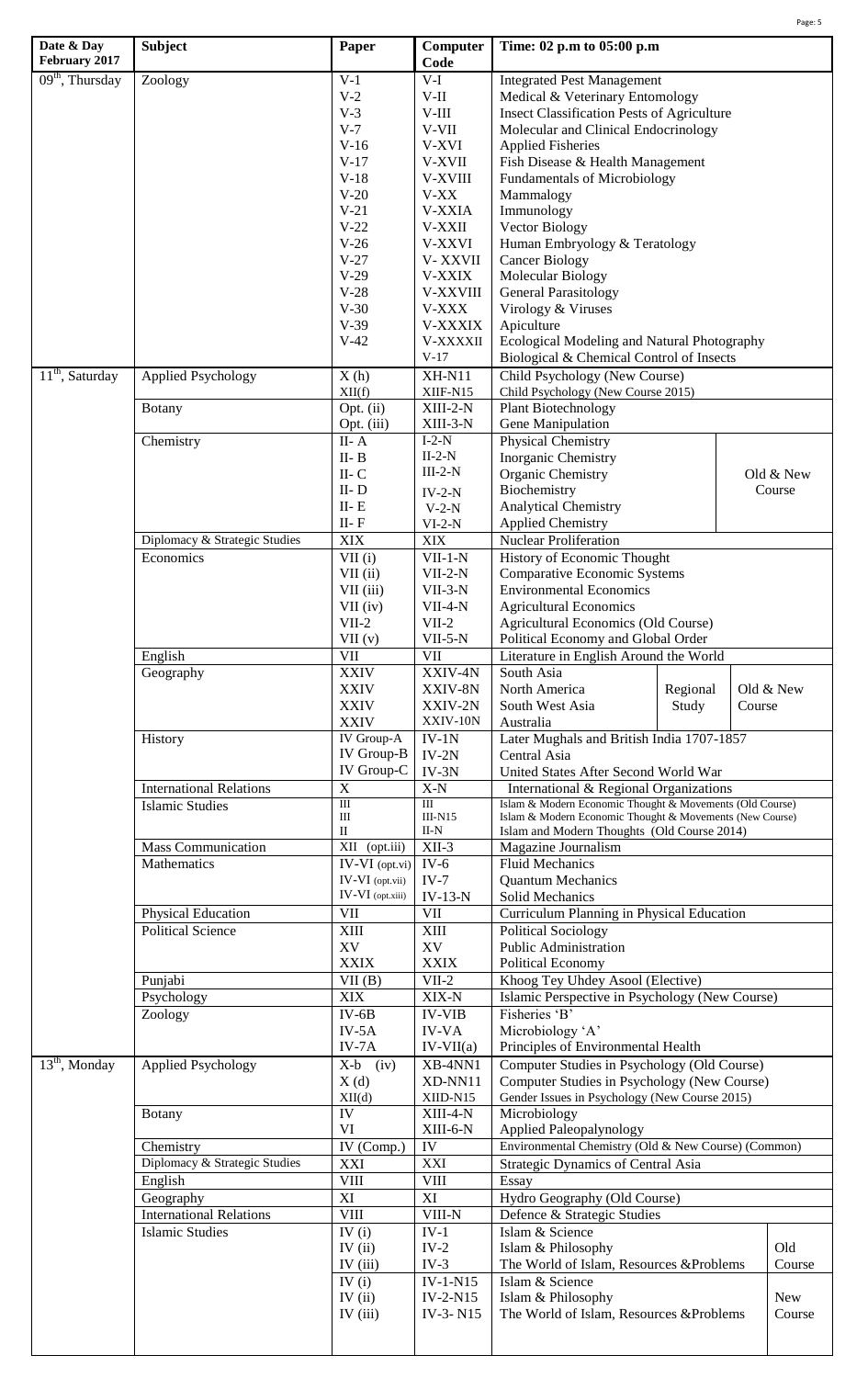| Date & Day<br>February 2017 | <b>Subject</b>                 | Paper                            | Computer<br>Code                | Time: 02 p.m to 05:00 p.m                                                                                                                                                            | Page: 6    |  |  |
|-----------------------------|--------------------------------|----------------------------------|---------------------------------|--------------------------------------------------------------------------------------------------------------------------------------------------------------------------------------|------------|--|--|
| $13th$ , Monday             | <b>Islamic Studies</b>         | III <sub>1</sub>                 | $III-1-N$                       | Islam and Science                                                                                                                                                                    | Old        |  |  |
|                             |                                | III <sub>2</sub>                 | $III-2-N$                       | <b>Islam and Philosophy</b>                                                                                                                                                          | Course     |  |  |
|                             |                                | <b>III</b> 3                     | $III-3-N$                       | The World of Islam, Resources & Problems                                                                                                                                             | 2014       |  |  |
|                             | Mathematics                    | IV-VI (opt xi)                   | $IV-II-N$                       | Theory of Approximation & Splines                                                                                                                                                    |            |  |  |
|                             |                                | IV-VI (opt.iii)                  | $IV-3$                          | Group Theory                                                                                                                                                                         |            |  |  |
|                             | <b>Mass Communication</b>      | XII (opt. v)                     | $XII-5$                         | Radio Production                                                                                                                                                                     |            |  |  |
|                             | <b>Political Science</b>       | <b>XIV</b>                       | XIV                             | Local Self Government in Pakistan                                                                                                                                                    |            |  |  |
|                             |                                | <b>XVI</b>                       | <b>XVI</b>                      | Defence and Strategic Studies                                                                                                                                                        |            |  |  |
|                             | Physics                        | VII<br>XVIII (Opt. vii)          | VII                             | Solid State Physics-1                                                                                                                                                                |            |  |  |
|                             |                                | IX                               | <b>XIX</b><br>$VIII-1$          | <b>Medical Physics/Radiation Physics</b><br>Particle Physics-I                                                                                                                       |            |  |  |
|                             | Psychology                     | <b>XIV</b>                       | XIV-N                           | <b>Health Psychology</b>                                                                                                                                                             |            |  |  |
|                             |                                | XX                               | XX-N1                           | Computer Studies in Psychology (Theory)                                                                                                                                              |            |  |  |
|                             | Social Work                    | $\rm{VII}$                       | VII-N                           | Medical & Psychiatric Social Work (Old Course)                                                                                                                                       |            |  |  |
|                             |                                | VII                              | $VII-1N15$                      | Opt 1 - Population Planning (New Course)                                                                                                                                             |            |  |  |
|                             |                                |                                  | $VII-2N15$                      | Opt 2 - Human Rights (New Course)                                                                                                                                                    |            |  |  |
|                             | Urdu                           | $VII-1$                          | $VII-1$                         | Mir-o-Ghalib Ki Shaeree Ka Khususi Mutalaa                                                                                                                                           |            |  |  |
|                             | Zoology                        | $IV-5B$                          | <b>IV-VB</b>                    | Microbiology-B                                                                                                                                                                       |            |  |  |
|                             |                                | $IV-7B$                          | $IV-VII(b)$                     | <b>Ecosystem Health Dynamics</b>                                                                                                                                                     |            |  |  |
|                             |                                | IV-3A                            | $IV-3A$                         | Physiology-A                                                                                                                                                                         |            |  |  |
| $14th$ , Tuesday            | <b>Applied Psychology</b>      | X(G)                             | XG-NII                          | Forensic Psychology                                                                                                                                                                  |            |  |  |
|                             |                                | XII(e)<br>$X-b(v)$               | XIIE-N15<br>$XB-7N$             | Forensic Psychology (New Course 2015)                                                                                                                                                |            |  |  |
|                             |                                | X(e)                             | <b>XE-N11</b>                   | Psychology of Mass Communication (Old Course)<br>Psychology of Mass Communication (New Course)<br>Human Resources Management (Old Course)<br>Human Resources Management (New Course) |            |  |  |
|                             |                                | $X-b$ (ii)                       | $XB-2N1$                        |                                                                                                                                                                                      |            |  |  |
|                             |                                | X(b)                             | XB-N1I                          |                                                                                                                                                                                      |            |  |  |
|                             |                                | XII(b)                           | XIIB-N15                        | Human Resource Management (New Course 2015)                                                                                                                                          |            |  |  |
|                             | <b>Botany</b>                  | Opt. (ix)                        | XIII-9-N                        | Mycorrhiza<br>Fungal plant Interactions                                                                                                                                              |            |  |  |
|                             |                                | Opt. (x)                         | $XIII-10-N$                     |                                                                                                                                                                                      |            |  |  |
|                             |                                | Opt. (vii)                       | $XIII-7-N$                      | <b>Advanced Plant Anatomy</b>                                                                                                                                                        |            |  |  |
|                             |                                | Opt. (viii)                      | XIII-8-N                        | <b>Biology of Imperfect Fungi</b>                                                                                                                                                    |            |  |  |
|                             | Diplomacy & Strategic Studies  | ${\rm VIII}$                     | <b>VIII</b>                     | Study of Major Issues in Global Politics                                                                                                                                             |            |  |  |
|                             | Economics                      | VIII(i)<br>VIII (ii)             | $VIII-1-N$<br>$VIII-2-N$        | <b>Labour Economics</b><br>Human Resource Development and Management                                                                                                                 |            |  |  |
|                             |                                | VIII (iii)                       | VIII-3-N                        | <b>Regional Economics</b>                                                                                                                                                            |            |  |  |
|                             |                                | VIII (iv)                        | VIII-4-N                        | Economic Principles, Strategies and Techniques of Marketing                                                                                                                          |            |  |  |
|                             |                                | $V\text{III}$                    | <b>VIII</b>                     | Econometrics (Old Course)                                                                                                                                                            |            |  |  |
|                             | Geography                      | XIV                              | XIV                             | Transportation Geography (Old & New Course)                                                                                                                                          |            |  |  |
|                             |                                | <b>XVIII</b>                     | <b>XVIII-N</b>                  | Fundamentals of GIS (New Course)                                                                                                                                                     |            |  |  |
|                             | History                        | V Group A                        | $V-1N$                          | The Punjab in Modern Times                                                                                                                                                           |            |  |  |
|                             |                                | V Group B<br>V Group C           | $V-2N$<br>$V-3N$                | <b>Contemporary Middle East</b><br><b>International Relations and Organizations</b>                                                                                                  |            |  |  |
|                             | <b>International Relations</b> | XIV                              | XIV-N                           | Strategic Dynamics of Central Asia                                                                                                                                                   |            |  |  |
|                             | <b>Islamic Studies</b>         | V(i)                             | $V-1$                           | Islam and Modern Political and Social Thoughts                                                                                                                                       |            |  |  |
|                             |                                | V(i)                             | $V-2$                           | <b>Islam Ethics and Tasawwuf</b>                                                                                                                                                     | Old        |  |  |
|                             |                                | V(iii)                           | $V-3$                           | Ilmul Kalam                                                                                                                                                                          | Course     |  |  |
|                             |                                | V(i)                             | $V-1-N15$                       | Islam and Modern Political and Social Thoughts                                                                                                                                       | New        |  |  |
|                             |                                | V(i)                             | $V-2-N15$                       | Islami Akhlaq o Tasawwuf                                                                                                                                                             | Course     |  |  |
|                             |                                | V(iii)                           | $V-3-N15$                       | Islam and Modern Western Thoughts                                                                                                                                                    |            |  |  |
|                             |                                | V(iii)<br>$V$ (iv)               | $V-3-N$<br>$V-4-N$              | Topical Study of Quran<br>Hadith and Seerah Study-II                                                                                                                                 | Old        |  |  |
|                             |                                | V(v)                             | $V-5-N$                         | Methodology in Juristic Opinion & Shariah                                                                                                                                            | Course     |  |  |
|                             |                                | V (vi)                           | $V-6-N$                         | Islam and Modern Western Thought                                                                                                                                                     | 2014       |  |  |
|                             | <b>Mass Communication</b>      | XII (opt.vii)                    | $XII-7$                         | Advertising                                                                                                                                                                          |            |  |  |
|                             | Mathematics                    | IV-VI (opt.viii)                 | $IV-8$                          | Special Theory of Relativity and Analytical Dynamics                                                                                                                                 |            |  |  |
|                             | Physics                        | $\overline{\text{VIII}}$         | <b>VIII</b>                     | Solid State Physics-II                                                                                                                                                               |            |  |  |
|                             |                                | XIII (opt-iv)                    | $IX-I$                          | <b>Advance Electronics</b>                                                                                                                                                           |            |  |  |
|                             |                                | X                                | VIII-2                          | Particle Physics-II                                                                                                                                                                  |            |  |  |
|                             | <b>Political Science</b>       | <b>XVII</b>                      | <b>XVII</b>                     | Modern Political Thought-Western                                                                                                                                                     |            |  |  |
|                             |                                | <b>XXVII</b>                     | <b>XXVII</b>                    | Governance and Development                                                                                                                                                           |            |  |  |
|                             |                                | IX                               | IX                              | <b>External Relations of Pakistan</b>                                                                                                                                                |            |  |  |
|                             | Psychology<br>Punjabi          | XVI<br><b>VIII</b>               | XVI-N<br><b>VIII</b>            | Child/Developmental Psychology<br>Warran Jangnamay Tey Lok Adab                                                                                                                      |            |  |  |
|                             | Social Work                    | <b>VIII</b>                      | $VIII-N$                        | Social Action (Old Course)                                                                                                                                                           |            |  |  |
|                             | Urdu                           | $V\text{III}$                    | <b>VIII</b>                     | Janoobi Asia Ki Muslim Tehzeeb aur Fikr Ka Mutalaa                                                                                                                                   |            |  |  |
|                             | Zoology                        | $IV$ -IB                         | $IV$ - $IB$                     | Entomology 'B'                                                                                                                                                                       |            |  |  |
|                             |                                | $IV-3B$                          | $IV-3B$                         | Physiology'B'                                                                                                                                                                        |            |  |  |
| $15th$ , Wednesday          | <b>Applied Psychology</b>      | X(c)                             | $XC-N11$                        | Military Psychology (New Course)                                                                                                                                                     |            |  |  |
|                             |                                | XII(c)                           | XIIC-N15                        | Military Psychology (New Course 2015)                                                                                                                                                |            |  |  |
|                             | <b>Botany</b>                  | Opt. (xi)                        | $XIII-11-N$                     | Physiology of Fungi                                                                                                                                                                  |            |  |  |
|                             |                                | Opt. (xii)                       | $XIII-12-N$                     | Wood Decay Fungi                                                                                                                                                                     |            |  |  |
|                             | Diplomacy & Strategic Studies  | XX                               | XX                              | <b>Public Policy</b>                                                                                                                                                                 |            |  |  |
|                             | Economics                      | $\mathbf{IX}$                    | $\ensuremath{\text{IX}}\xspace$ | Advanced Mathematical Economics (Old Course)                                                                                                                                         |            |  |  |
|                             | <b>Islamic Studies</b>         | $\overline{IV}$ (i)<br>IV $(ii)$ | $IV-1-N$<br>$IV-2-N$            | Islam and Modern Western Thought<br>Islami Ikhlaq aur Tassawuf                                                                                                                       | Old Course |  |  |
|                             |                                | IV (iii)                         | $IV-3-N$                        | Textual Study of the Quran                                                                                                                                                           | 2014       |  |  |
|                             |                                | IV $(iv)$                        | $IV-4-N$                        | Hadith and Seerah Study-1                                                                                                                                                            |            |  |  |